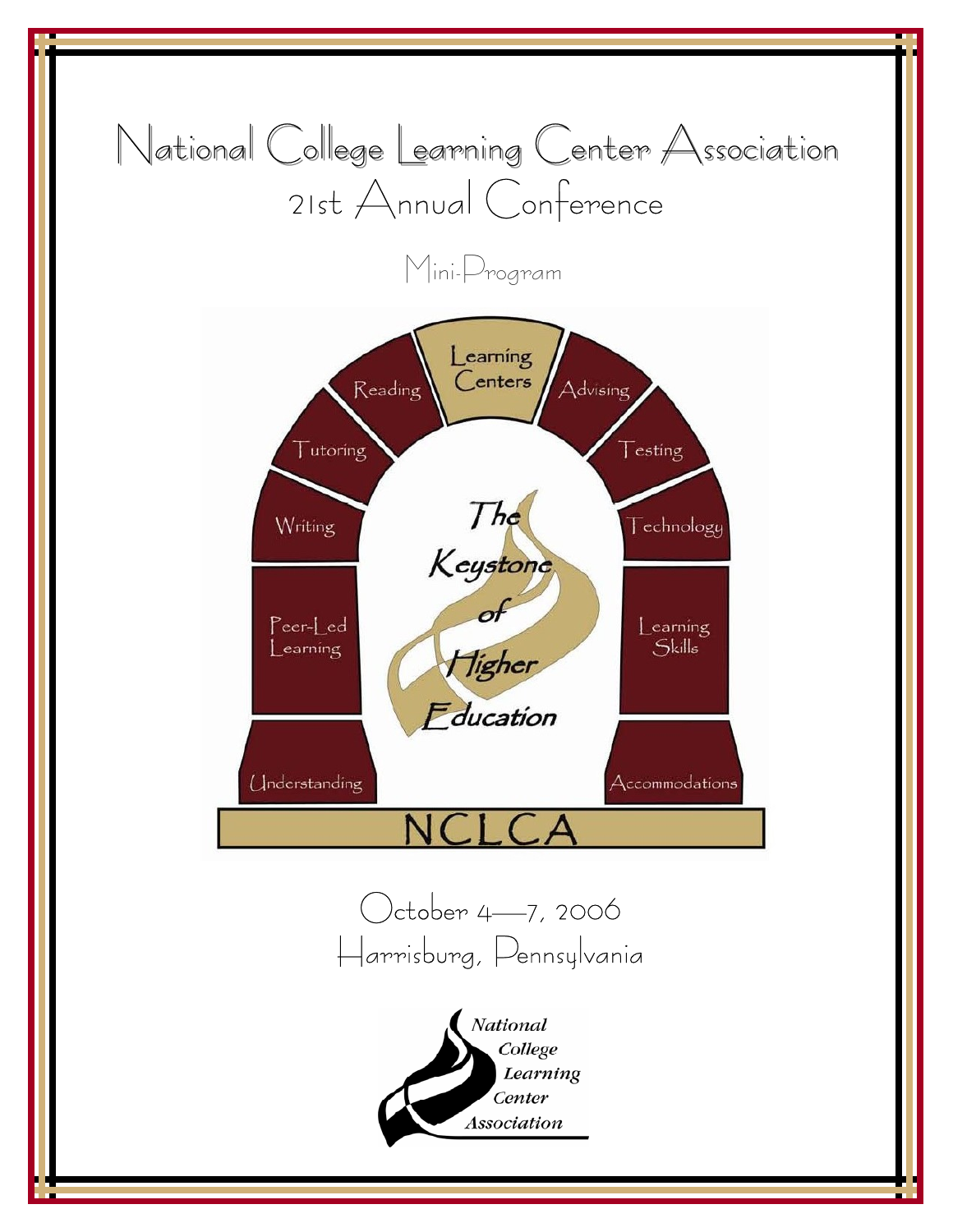# TABLE OF CONTENTS

| Conference At a Glance                                                         | Page 2      |
|--------------------------------------------------------------------------------|-------------|
| <b>Keynote Speakers</b>                                                        | Page 3      |
| Pre-Conference Institute A                                                     | Page 4      |
| Pre-Conference Institute B                                                     | Page 5      |
| Pre-Conference Institutes C and D                                              | Page 6      |
| Post-Conference Institute                                                      | Page 7      |
| Additional Features: Lunch with Frank Page 8<br><b>Christ and CCG Luncheon</b> |             |
| Night on the Town Options                                                      | Page 9      |
| Rooms by Thematic Strand                                                       | Page 10     |
| <b>Concurrent Session Details</b>                                              | Pages 11-18 |
| How Do I Register?                                                             | Page 19     |
|                                                                                |             |





LEARNING CENTERS: KEYSTONE OF HIGHER EDUCATION



1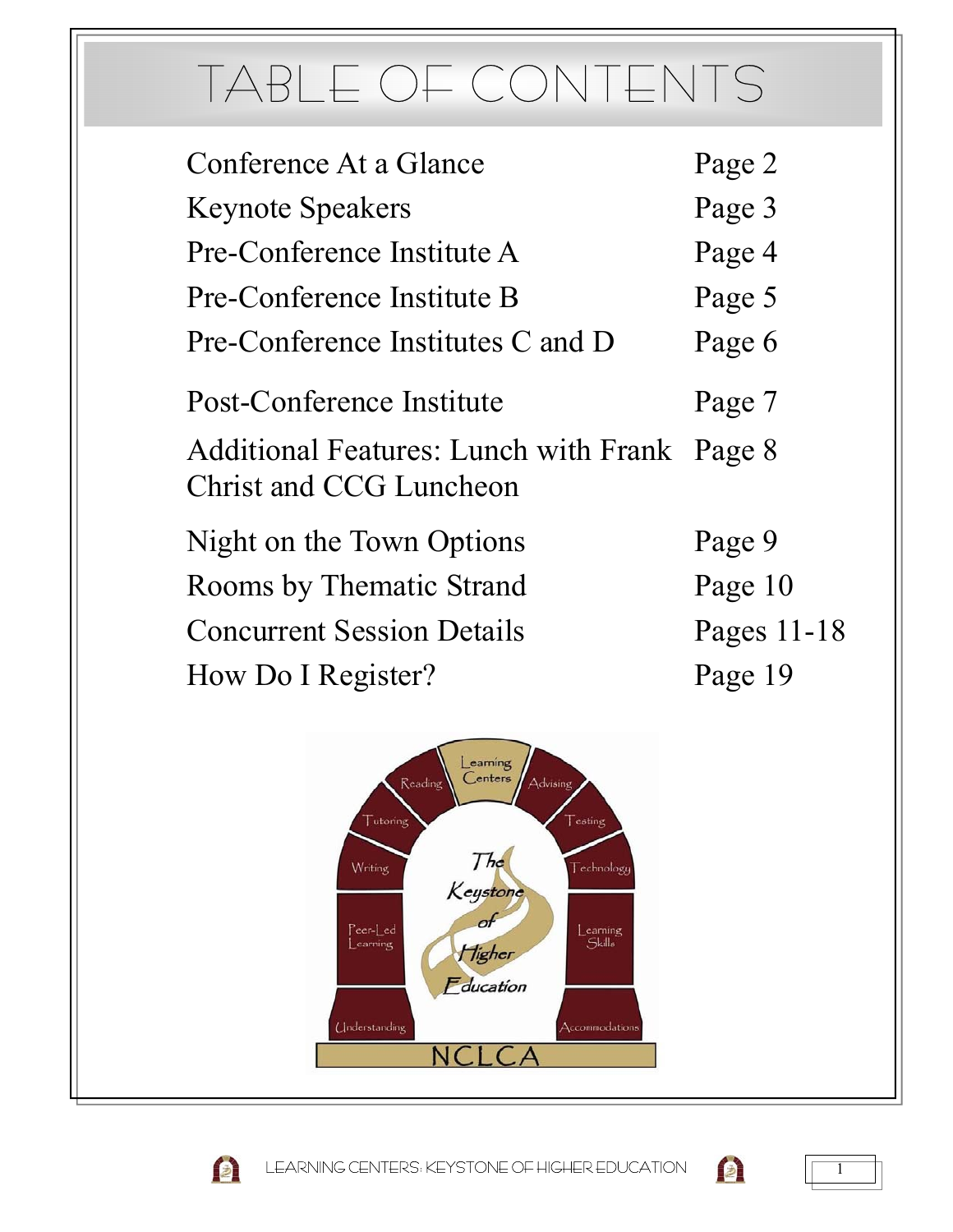# CONFERENCE AT A GLANCE

|                                                  | <b>Wednesday, October 4</b>                               |  |  |
|--------------------------------------------------|-----------------------------------------------------------|--|--|
| 7:00 am-8:00am; 11:00am-1:00pm;<br>2:00pm-5:00pm | Registration                                              |  |  |
| $8:00$ am $-11:00$ am                            | Pre-Conference Institutes A and B                         |  |  |
| 11:15 am- $-12:45$ pm                            | Lunch With Frank Christ                                   |  |  |
| $1:00 \text{ pm} - 4:00 \text{ pm}$              | Pre-Conference Institutes C and D                         |  |  |
| 5:30 pm-6:30 pm                                  | Welcome Reception                                         |  |  |
| 6:30 pm-9:00 pm                                  | Board Meeting and Committee Reports                       |  |  |
| $9:00$ pm $-10:00$ pm                            | <b>Hospitality Suite</b>                                  |  |  |
| <b>Thursday, October 5</b>                       |                                                           |  |  |
| 7:00 am $-12:00$ pm                              | Registration                                              |  |  |
| 7:00 am-8:00 am                                  | <b>Continental Breakfast</b>                              |  |  |
| 8:00 am-9:00 am                                  | <b>Concurrent Sessions 1</b>                              |  |  |
| $9:00$ am $-5:00$ pm                             | Exhibits                                                  |  |  |
| $9:15$ am $-10:40$ am                            | Plenary Session with Keynote Speaker Laura Perna          |  |  |
| 10:45 am-11:45 am                                | <b>Concurrent Sessions 2</b>                              |  |  |
| $12:00 \text{ pm} - 2:00 \text{ pm}$             | Continuing the Conversation Groups Luncheon               |  |  |
| $2:15 \text{ pm} - 3:15 \text{ pm}$              | <b>Concurrent Sessions 3</b>                              |  |  |
| 3:30 pm-4:00 pm                                  | <b>Exhibits Grand Opening</b>                             |  |  |
| 4:00 pm- $-5:00$ pm                              | <b>Concurrent Sessions 4</b>                              |  |  |
| 5:00 pm-6:00 pm                                  | Presidential Reception for Newcomers                      |  |  |
| $9:00$ pm $-10:00$ pm                            | <b>Hospitality Suite</b>                                  |  |  |
| <b>Friday, October 6</b>                         |                                                           |  |  |
| 7:30 am-9:00 am                                  | <b>Business Meeting Breakfast</b>                         |  |  |
| 8:00 am-9:15 am                                  | Registration                                              |  |  |
| 9:00 am-5:00 pm                                  | Exhibits                                                  |  |  |
| 9:15 am-10:15 am                                 | <b>Concurrent Sessions 5</b>                              |  |  |
| 10:30 am-11:30 am                                | <b>Concurrent Sessions 6</b>                              |  |  |
| 12:00 pm-2:30 pm                                 | Awards Banquet with Keynote Speaker Carmy Carranza        |  |  |
| 2:45 pm-3:45 pm                                  | <b>Concurrent Sessions 7</b>                              |  |  |
| 2:45 pm— $5:00$ pm                               | <b>ACDEA</b> Meeting                                      |  |  |
| 4:00 pm— $5:00$ pm                               | <b>Concurrent Sessions 8</b>                              |  |  |
| $6:00 \text{ pm}$ -9:00 pm                       | Night on the Town                                         |  |  |
| $9:00$ pm $-10:00$ pm                            | <b>Hospitality Suite</b>                                  |  |  |
| <b>Saturday, October 7</b>                       |                                                           |  |  |
| 9:00 am- $-1:00$ pm                              | Post Conference: Learning Center Leadership Certification |  |  |
| 9:00 am-12:00 pm                                 | <b>Board Meeting</b>                                      |  |  |



LEARNING CENTERS: KEYSTONE OF HIGHER EDUCATION

 $\Omega$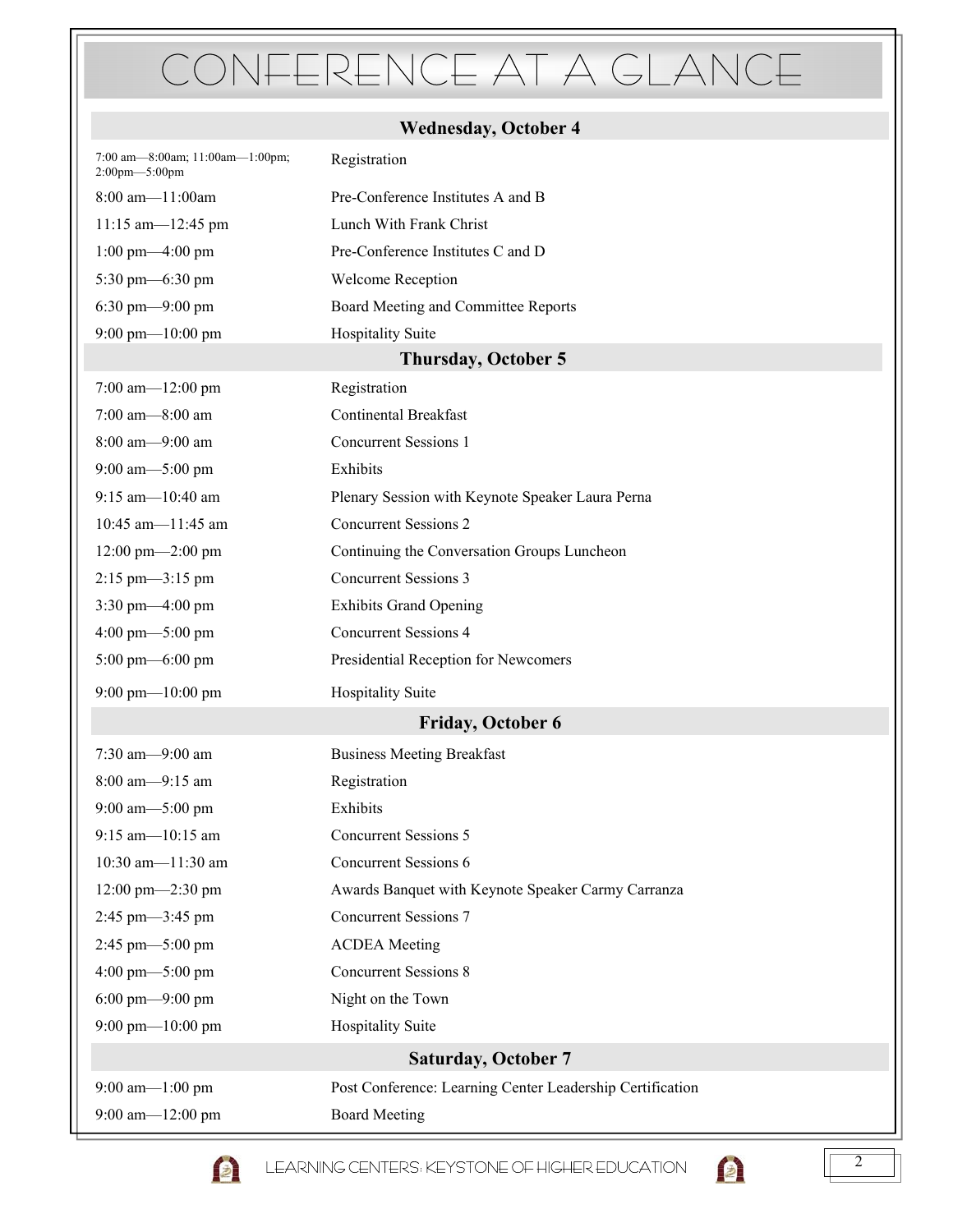# KEYNOTE SPEAKERS

# Laura Perna

Thursday Plenary Session



Dr. Laura W. Perna is Associate Professor in the Higher Education Management program in the Graduate School of Education at the University of Pennsylvania. Prior to moving to Penn, she was a faculty member at the University of Maryland, College Park. Her scholarship uses an integrated theoretical approach and a variety of analytical techniques to understand the ways in which individual characteristics, social structures, and public policies separately and together enable and restrict the ability of women, racial/ ethnic minorities, and individuals of lower socioeconomic status to obtain the economic, social, and political opportunities that are associated with two aspects of higher education: access as a student and employment as a faculty member.

Her research has been supported by grants from the American Education Research Association, the Association for Institutional Research, University of Maryland General Research Board, and the Lumina Foundation for Education and been recognized by the Association for the Study of Higher Education's 2003 Promising Scholar/Early Career Achievement Award. She serves on the editorial boards of the *Journal of Higher Education, Review of Higher Education, Journal of College Student Development*, and *Journal of the Professoriate*, and is a consulting editor for *Research in Higher Education*. She holds a B.A. in psychology and B.S. in economics from the University of Pennsylvania, and a Master's of Public Policy and Ph.D. in education from the University of Michigan.

Dr. Perna will address recommendations for improving college access for underrepresented student populations, paying special attention to the sources of gaps in higher education opportunity.

# Carmy Carranza

Friday Awards Luncheon



Dr. Carmy Carranza is professor and Chairperson of the Department of Developmental Studies and Director of the Learning Enhancement Center and Act 101 at Indiana University of Pennsylvania (IUP). She holds a BS in Secondary Mathematics Education, an MA in Rhetoric and Composition, and a Doctorate in Education with a concentration in Developmental Education. She has more than 40 years teaching experience.

Her research, *Developmental Students' Perceptions of the Factors That Influence Success,* was granted an Outstanding Research Award by the National Association of Developmental Education. Her recent publications include a column for *Research & Teaching in Developmental Education*, a textbook, *Listen to What Students Say: A* 

*College Success* Guide (Kendall/Hunt); "Responding to Student Needs" in *Student Academic Service* (Jossey-Bass); and an article in an upcoming monograph sponsored by NADE and CRLA on student viewpoints, *Student Perceptions of the Factors That Influence Academic Success.* Dr. Carranza also does consulting in the areas of academic support, retention, developmental education, and paraprofessional tutor training.



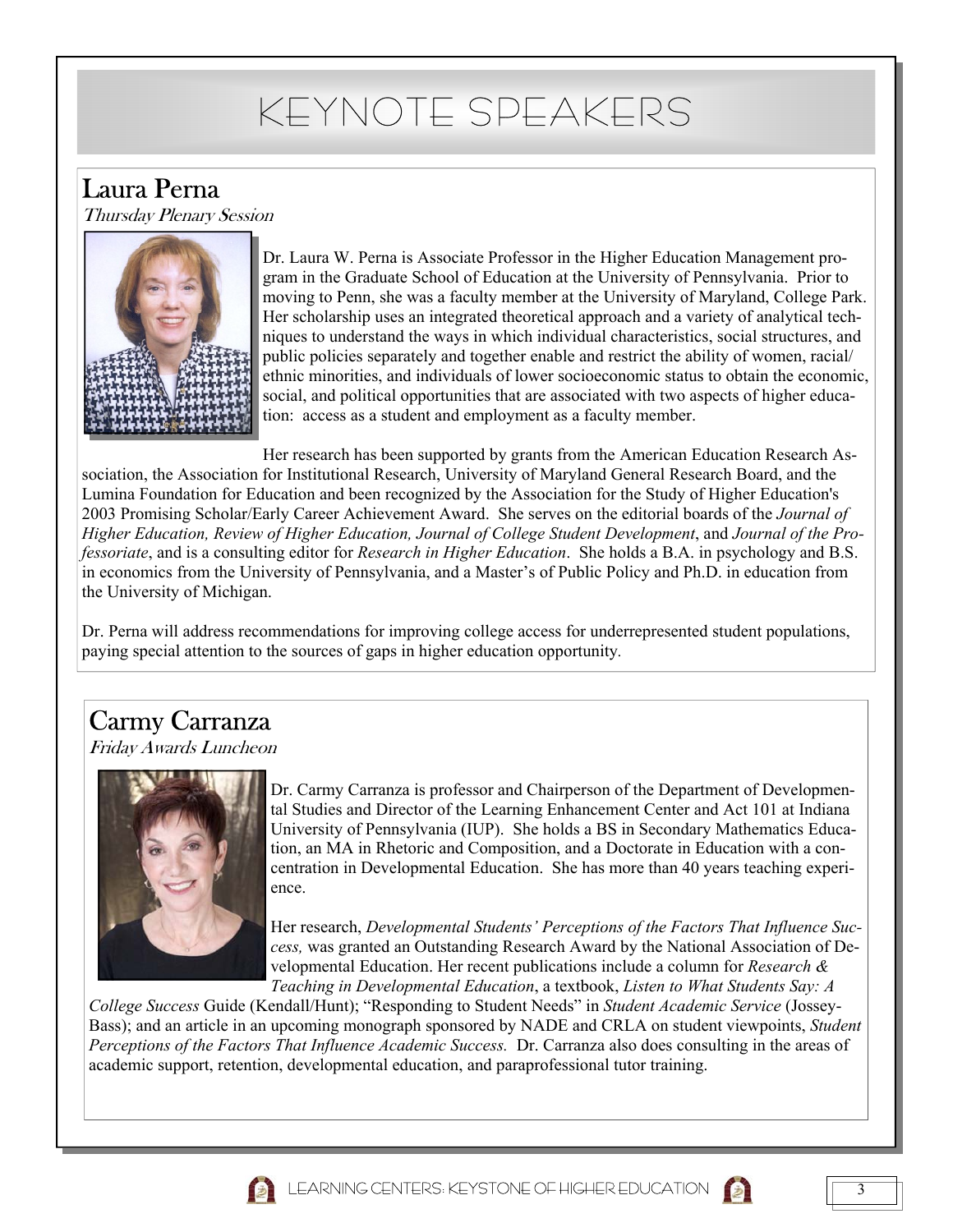# PRE-CONFERENCE INSTITUTE A

# Jan Norton

Wednesday, October 4, 8:00am—11:00am



## Beyond Contact Hours: Keys to Learning Center Evaluation

Most learning centers collect some basic information: clients (the number of students who seek help), visits (the number of times those clients use services), and hours (the amount of time spent receiving assistance). These simple tallies provide valuable information that can be used for program evaluation. But this foundation is just the beginning. Client demographics, tutor evaluations, clients' course and cumulative grades, faculty perspectives, and comparable information about

non-clients all add substantially to learning center evaluations. The goal throughout is practical: participants will have the chance to examine how their overall evaluation processes need to be driven by their own learning center's goals, academic setting, and resources.

Jan Norton is the Director of the Center for Academic Resources (CAR) at the University of Wisconsin-Oshkosh. She assists three existing tutoring programs (Writing Center, Math Lab, Reading & Study Center), collaborates with two others (Project Success [for students with learning disabilities] and TRIO), and manages a new program to address other tutoring needs on campus. Jan administers TutorTrac for use at four campus locations and assists with program evaluation for several programs on campus.

Jan received her Master's in Educational Research & Psychology. She has worked as a program evaluation consultant and is a reviewer for NADE certification. She has attended numerous training sessions during her 20+ years in the field, including the Kellogg Institute, the Winter Institute, an NCLCA Summer Institute, and a NACADA summer institute; she was one of the featured trainers at the 2006 Winter Institute and the 2005 Summer Institute. In the past ten years, she has visited over 25 learning centers in eight states. She is an occasional author and a frequent presenter at national conferences. Jan is a member of NCLCA, NADE, ACDEA's Blue Ribbon Commission, and CRLA. For CRLA, she served as the Special Interest Group Leader for Learning Assistance Center Management, reviewed tutor training programs for certification, and is currently the leader of the Research & Evaluation SIG.



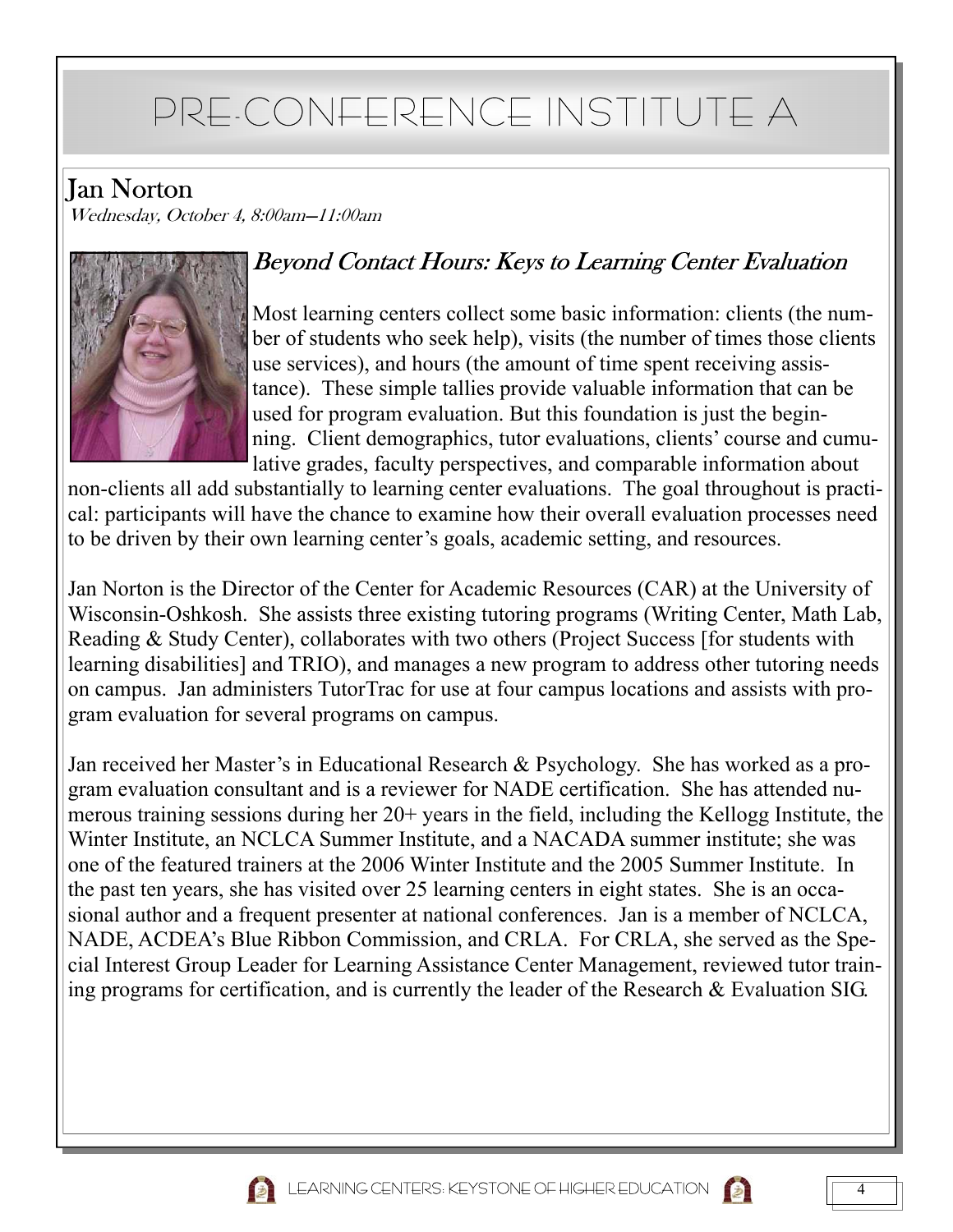# PRE-CONFERENCE INSTITUTE B

# Alan Craig

Wednesday, October 4, 8:00am—11:00am



## Help! I'm a New Learning Center Director: What Do I Do Now?

Are you a new learning center director? Learn how to gain traction in your new environment and develop the basis for an action plan for the next year.

Topics will include:

- Sources of useful information on learning centers
- Conducting an informal review of the learning center using the

## *NADE Self-Evaluation Guide*

- Identifying key initiatives and developing a strategic plan
- Implementing objectives and status reporting
- Managing and improving daily operations
- Dealing with bureaucracy
- Overcoming a poor pre-existing relationship with a key department
- Creating an advisory board
- $\bullet$  Budget planning
- Professional development

Alan Craig is the Coordinator of Instructional Support Services at Georgia Perimeter College—Dunwoody Campus. His responsibilities include many typical components of a learning center including a writing center, reading lab, and math and science center. ISS also provides tutoring in other disciplines, a variety of workshops, and ESL conversation groups. Alan also teaches a first-year college orientation and learning skills course, and he is the chair of the campus academic exclusion appeals committee. In addition, GPC—Dunwoody ISS tied for first place in the 2005 NCLCA/LSCHE Website Excellence Award.

Alan has an AA in Liberal Arts from Hillsborough Community College and a BA (*summa cum laude*) and MA in Mathematics from the University of South Florida. He is now a doctoral student in the developmental education program at Grambling State University.

Alan has been an adjunct instructor in mathematics at Georgia Perimeter College and at Hillsborough Community College. He tutored at both as well. In addition to being Recording Secretary of NCLCA, Alan is a member of CRLA, NADE, ATP, and the Georgia Tutoring Association.



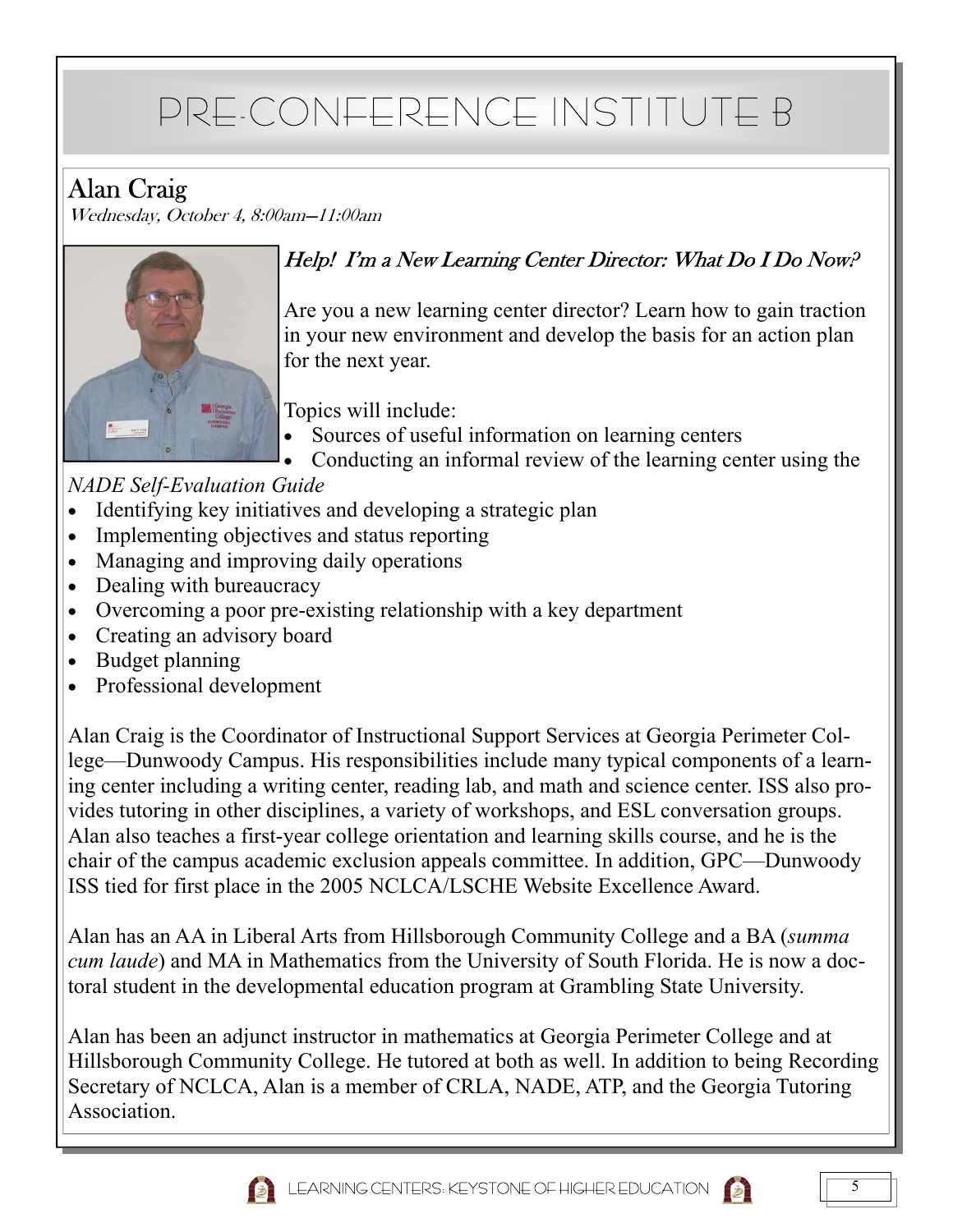# PRE-CONFERENCE INSTITUTES C AND D

# Michael Sutton

Wednesday, October 4, 1:00pm—4:00pm



## Grant Writing: A Developmental Approach

Many educators are seeking external funding to subsidize marginal programming budgets. However, the logistics surrounding the grant writing process is often perceived by the novice as intimidating and complex. This session will introduce the philosophy of grant writing from a developmental approach as well as discuss the salient elements that comprise the proposal. Dr. Sutton will identify the three major funding sources and offer group exercises to develop or refine proposal ideas as well as potential funding sources.

Dr. Michael Sutton serves as Assistant Professor of Higher Education at Appalachian State University. He received his Bachelor of Arts Degree in History from Winston-Salem State University; a Master of Science in Higher Education (Student Personnel Services) from Southern Illinois University at Carbondale and the Doctor of Philosophy Degree in Higher Education from Iowa State University. Dr. Sutton teaches courses in Higher Education Administration and his research interests include multicultural issues in higher education, traditional Black Greek-letter organizations and portfolio pedagogic and assessment methods.

# Karen S. Agee

Wednesday, October 4, 1:00pm—4:00pm



### Tutor/Mentor Training and Evaluation: Best Practices from 20 Years of International Tutor/Mentor Program Certification

Over 900 postsecondary programs have achieved International Tutor Mentor Certification through the College Reading and Learning Association. In this institute we will examine some excellent tutor and mentor training activities from the past 20 years. Then we will examine the role of certification in aiding learning centers to be the keystone of higher education: what training and evaluation strategies have the

greatest potential in your learning center? This will be a lively, interactive session, not a lecture, and participants will integrate thinking with acting.

Karen S. Agee, Ph.D., has been Reading/Learning Strategies Coordinator at the University of Northern Iowa since 1984. She intended to teach classical languages and literatures but was sidetracked by the reading comprehension difficulties of her elementary and college students. She continues to seek new teaching and social learning strategies and incite critical reading on campus. Karen was CRLA Secretary 1991-1993 and President 2001-2002. She currently serves as Executive Assistant to the Board. She has received CRLA's Robert Griffin Long and Outstanding Service Award, the Board's Special Recognition Award, her campus' Exemplary Service Award, and the Iowa Board of Regents' Award for Staff Excellence.





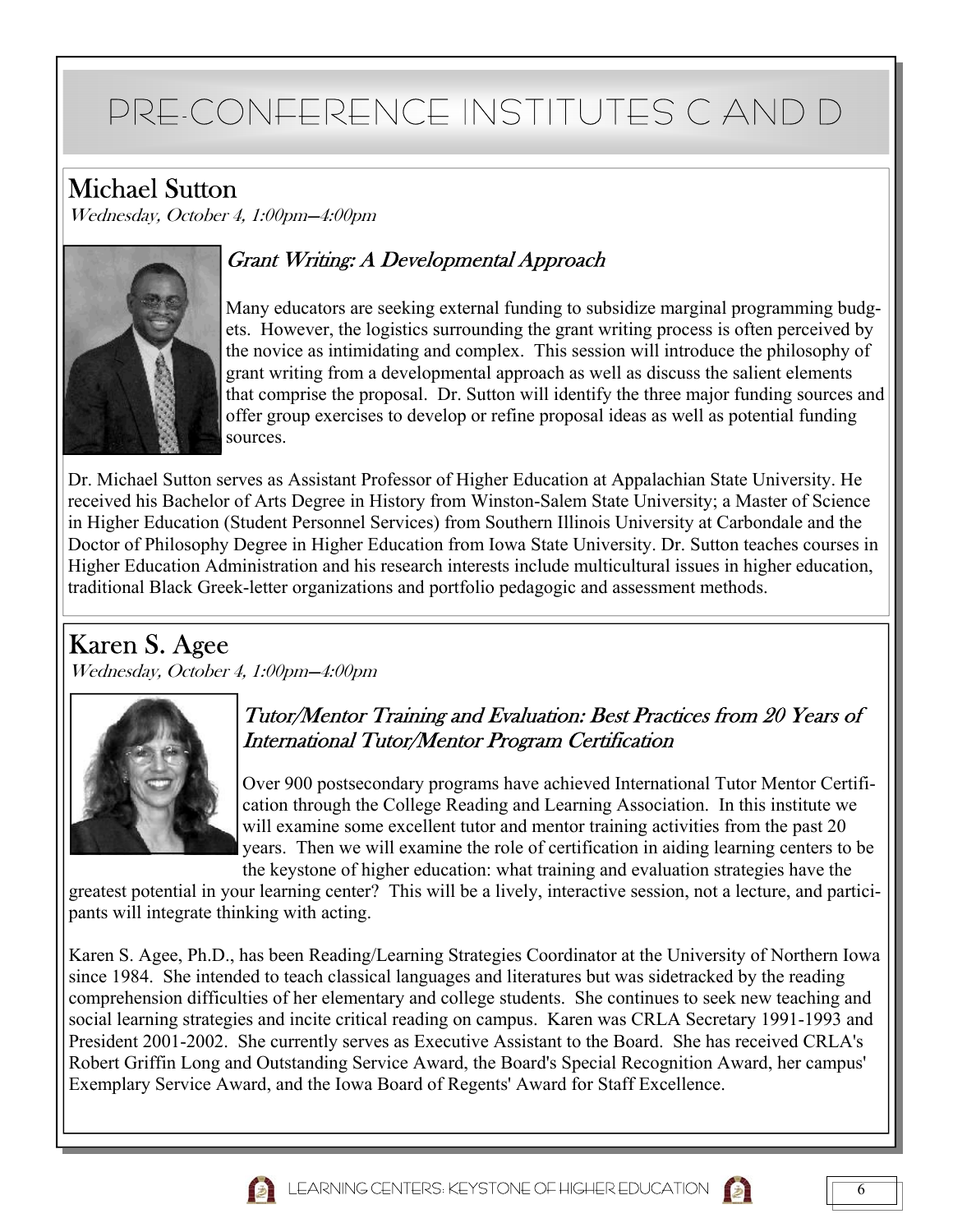# POST-CONFERENCE INSTITUTE

# Lisa D'Adamo-Weinstein

Saturday, October 7, 9:00am—1:00pm



## NCLCA Learning Center Leadership Certification Workshop

The purpose of Learning Center Leadership Certification is to give individual learning assistance professionals a nationally-recognized credential and set of standards by which to foster their future growth and development.

Certification is available for all learning assistance professionals, from center directors to part-time staff and faculty. Focusing on evolving levels of practice, training, self-reflection, service, and

evaluation, the four levels of certification offer novice to highly experienced learning center professionals opportunities to further their expertise and knowledge.

Join Lisa in this hands-on session to begin the process of applying for Learning Center Leadership Certification.

Dr. Lisa D'Adamo-Weinstein spent the last seven years as the Director of the Academic Excellence Program (AEP) in the Center for Enhanced Performance at West Point. The program consists of a variety of services offered to all cadets including individualized academic counseling, academic skills courses, workshops, and a peer tutoring program. She moved out of the West Point area and left that position in July 2006. Currently she is pursuing other interests in the Albany, NY area and has started *Red Marble Academic Coaching & Consulting*, a higher education consulting firm.

Lisa's doctoral work in Language Education focused on literacy education and learning at the college level. Her thesis analyzed the personal narratives of African-American female first-generation college students and their ways of knowing and college success. It grew out of her work teaching college students in a variety of capacities starting in 1988 when she taught composition and freshman year transition courses at Binghamton University. She also taught and coordinated academic assistance and learning support programs at Indiana University's Student Academic Center, including an academic retention course for at-risk students. Finally, just prior to coming to West Point, she was the Coordinator of Student-Athlete Academic Support at American University in Washington, D.C.

Lisa has published journal articles for The Learning Assistance Review and is co-author of the book Piecing It Together: A Guide to Academic Success, published by Allyn & Bacon. In her 15 years of experience in the field of learning assistance and student support services, she has given numerous presentations and institutes at many national and regional conferences including the Association for Program Administrators of CSTEP & STEP, Inc. (APACS), College Reading & Learning Association (CRLA), First Year Experience (FYE), National Association for Developmental Education (NADE), National Association for College Learning Associations (NCLCA), National Association of Athletic Academic Advisors (NAAA), New York College Learning Skills Association (NYCLSA). Additionally, she served as on the NCLCA Executive Board as Vice President (2003-2004), President (2004-2005), and Past President (2005-2006). Currently she is finishing up her final year in office on the Board and is beginning a 3 year commitment as Certification Chair for NCLCA's Learning Center Leadership Certification Program.



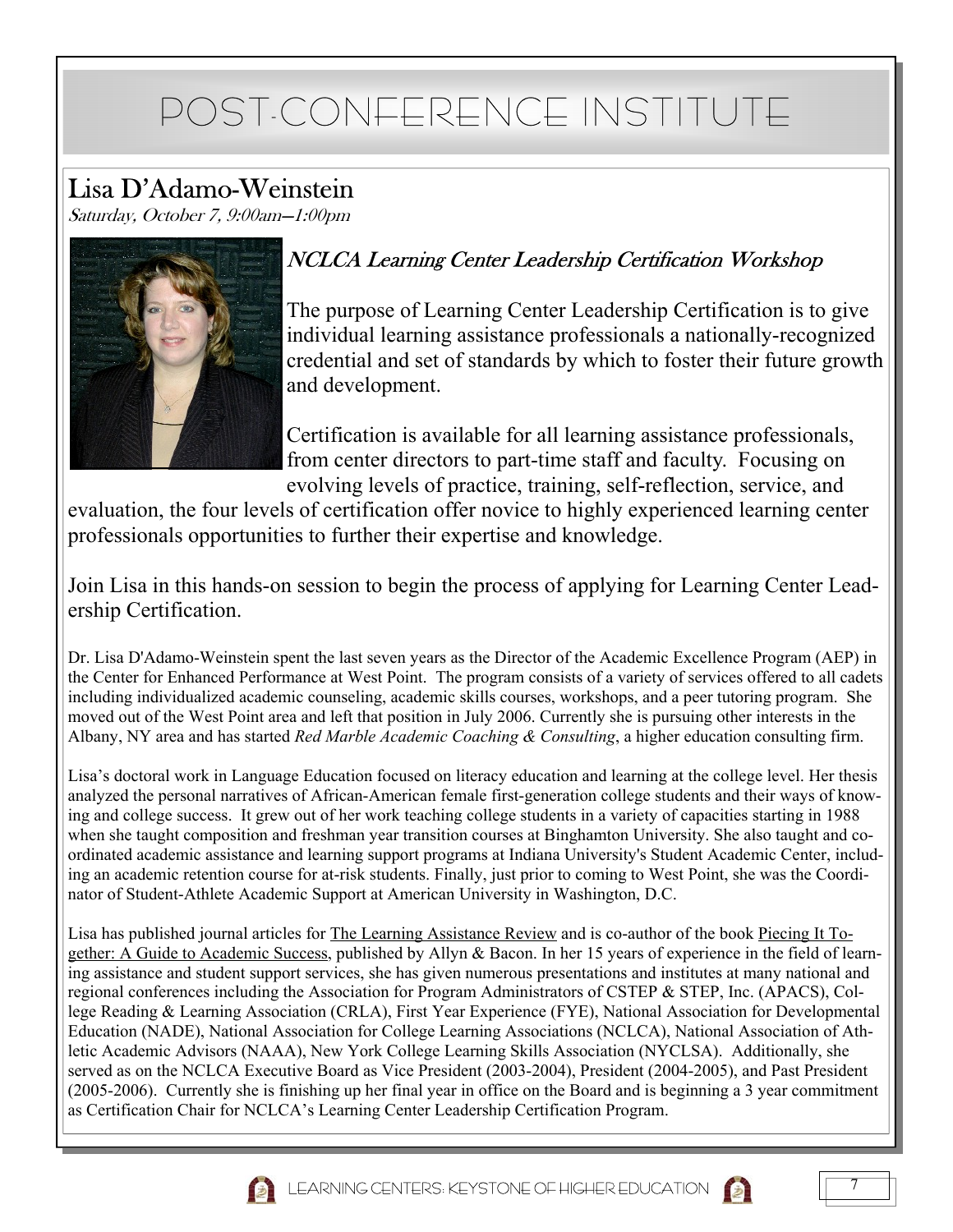# ADDITIONAL FEATURES

# Lunch With Frank Christ

Wednesday, October 4, 11:15 am—12:45pm



### Technology in the Learning Center

NCLCA is pleased to offer a special lunch centered on the topic of technology and the learning center with Frank Christ. Join Frank in this conversation and take this opportunity to ask questions and gain ideas for using technology in your learning center.

Frank is the founder and co-director of the Winter Institutes for Learning Assistance Professionals and has been actively involved with learning assistance for the past 35 years. He is founding columnist of *The Journal of* 

*Developmental Education* "Techtalk" series, the content editor of LSCHE, and co-author of *Online Skills & Strategies Handbook*. He is Emeritus, CSU Long Beach, CA, a visiting scholar at University of Arizona, and adjunct professor at Grambling State University.

# Continuing the Conversation Groups (CCG's)

Thursday, October 5, 12:00pm—2:00pm



Back by popular demand, NCLCA will again offer a chance for learning center professionals to network over lunch with our Continuing the Conversation Groups (CCG's). Meet with a CCG leader over a delicious lunch to talk about important learning center issues.

Topics include:

- 2-Year Institutions
- 4-Year Institutions
- **Private Institutions**
- **Program Evaluation**
- Online Academic Support
- New Learning Center Directors
- Research Interests
- **Diversity**
- Grant Writing and Resource Development
- Human Resource Management



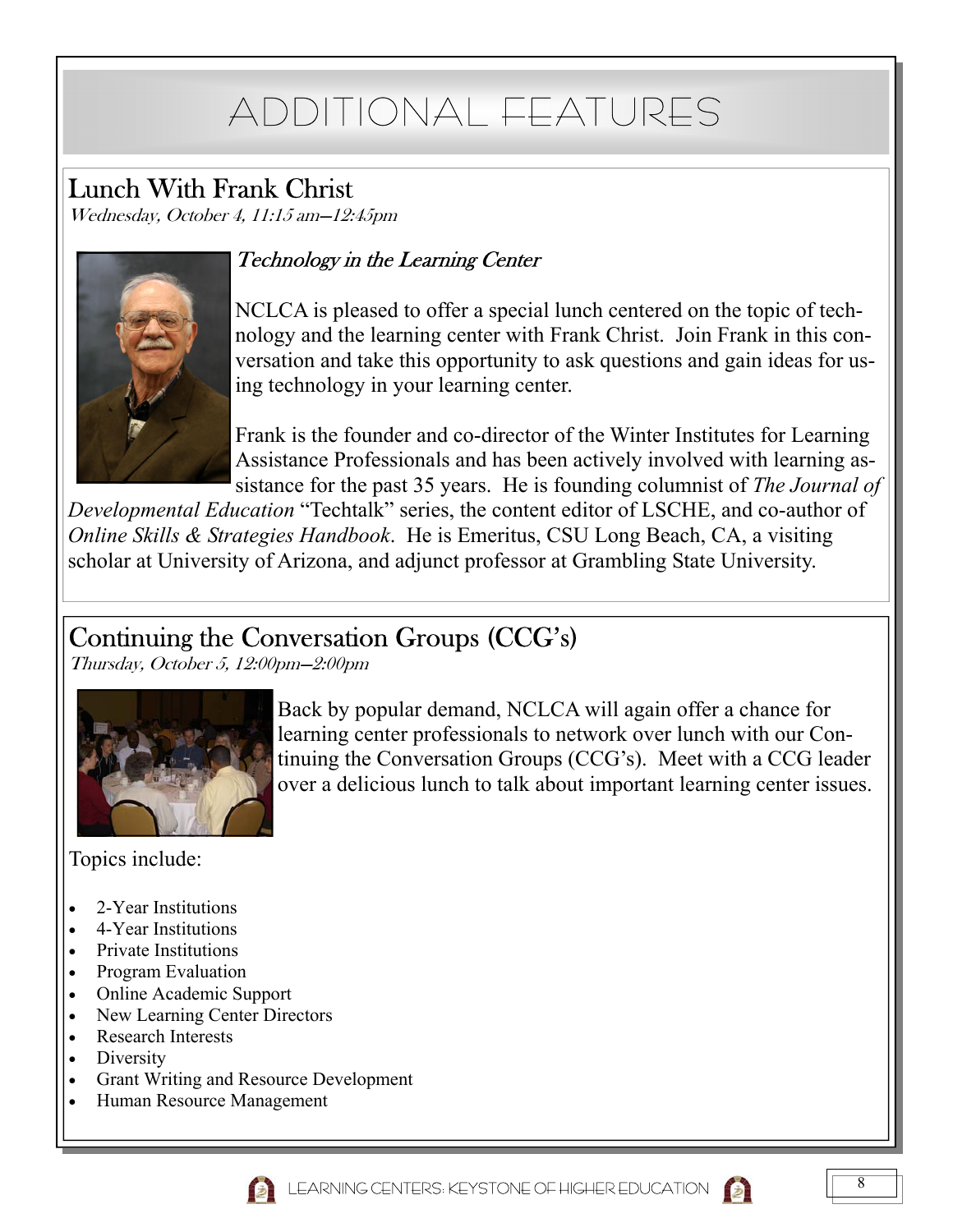# NIGHT ON THE TOWN OPTIONS

Get together with new friends and enjoy our Night on the Town options! These functions are a great chance to network while enjoying the local attractions. More options may be coming soon.

### **Murder Mystery Dinner Cruise Thursday, October 5, from 7:00 pm—9:00 pm**



Enjoy a suspense-filled evening figuring out a "Whodunit" play during a two-hour dinner cruise on the Susquehanna River. This dinner cruise departs from City Island, just minutes from the hotel. Cost is \$40, and the deadline for registering is September 10, 2006. Please visit:

**http://jhaley.iweb.bsu.edu/2006confmysterycruise.htm**  to register and pay through PayPal. Hurry! Seats are filling up quickly for this one!



#### **Farnsworth House Inn Friday, October 6, at 7:00 pm**

Farnsworth House Inn is located in Gettysburg, about 35 miles from the hotel. Join us for a Civil War feast, followed by a visit to a Mourning Theatre in a 19th century viewing parlor. The menu consists of chicken corn soup, salad, a choice of game pie or grilled salmon, Jennie Wade bread and spoon bread with apple butter, pumpkin fritters, choice of non-alcoholic beverage, and walnut-apple cake. Cost is \$38, and the deadline to register is September 10, 2006. Please visit:

**http://jhaley.iweb.bsu.edu/2006conffarnsworthhouse.htm**  to register and pay through PayPal.



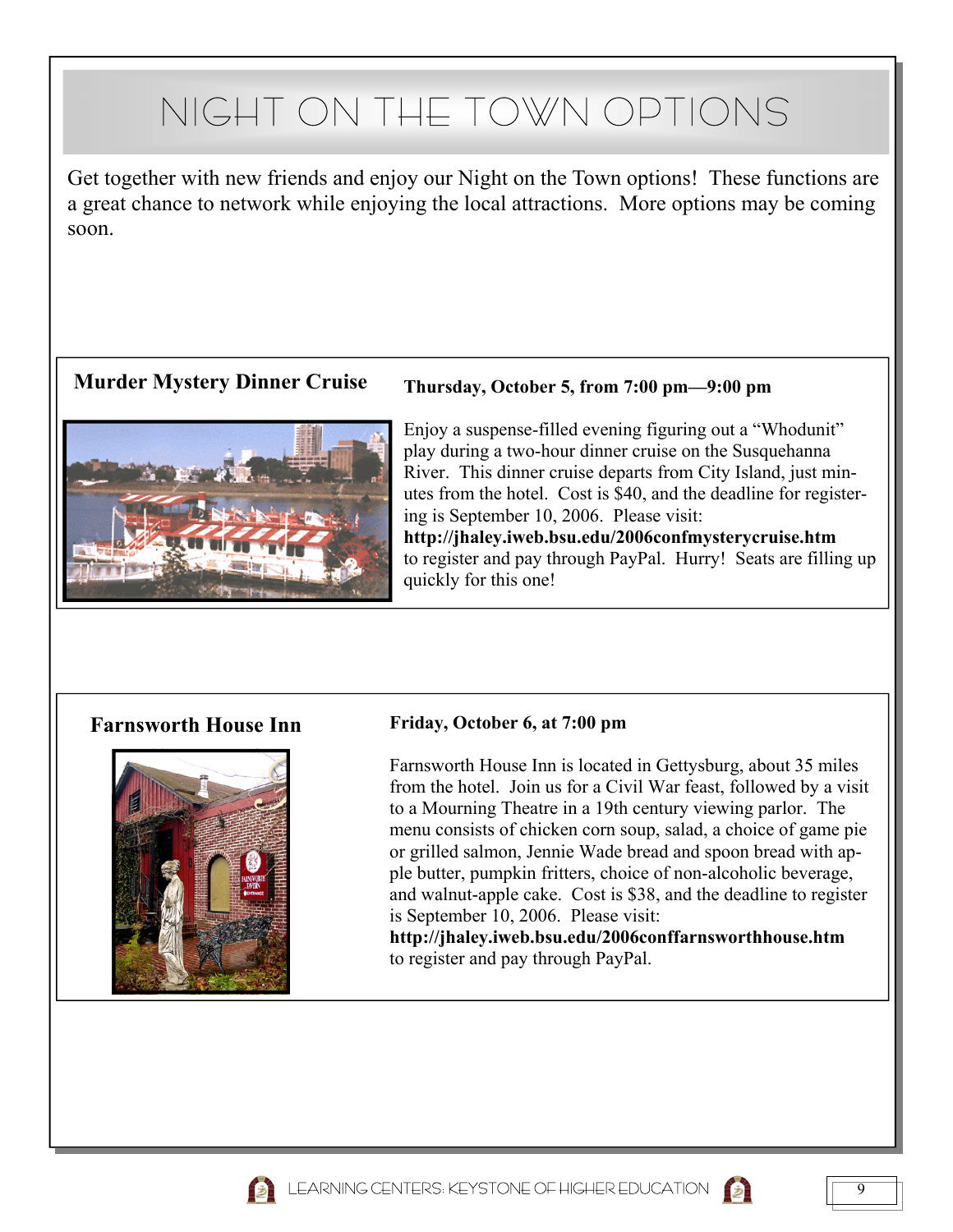# ROOMS BY THEMATIC STRAND

*Thematic strands have been assigned to each room, which will allow for fewer time conflicts for presentations within the same strand. For example, if you are interested in attending presentations about professional development, you will not have to decide between two presentations because they will be held at different times in the same room.* 

*Some presentations could conceivably fall under the domain of more than one strand, so please consult the Concurrent Sessions summaries starting on page 15 for more details.* 

| <b>Keystone A</b> | <b>Writing and Study Skills</b>                |        |
|-------------------|------------------------------------------------|--------|
| <b>Keystone B</b> | <b>Tutor Training and Best Practices</b>       |        |
| <b>Keystone C</b> | <b>Special Populations</b>                     |        |
| <b>Keystone D</b> | <b>Learning Center and Program Development</b> |        |
| <b>Keystone E</b> | <b>Technology/Professional Development</b>     |        |
| Governor's B      | <b>Learning Center and Program Evaluation</b>  | rogran |

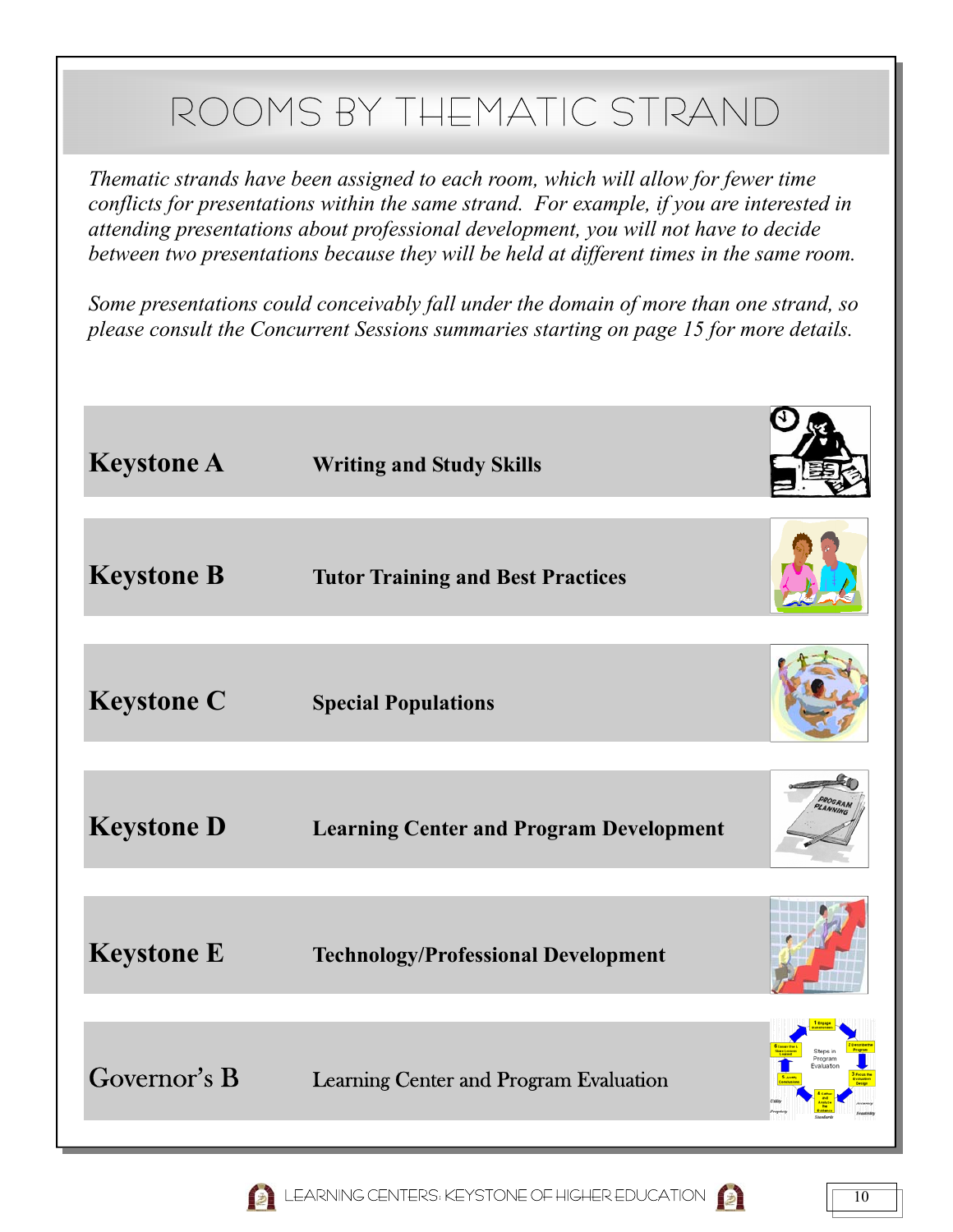### **Concurrent Sessions 1 Thursday, October 5, 8:00 am—9:00 am**

1. Keystone A (Writing and Study Skills)

## **To Dissertate or Not? Helping Graduate Students Manage the Dissertation Process**

Marcy Marinelli, University of Maryland (College Park, Maryland) *Retention of students on our campus is a huge issue, yet we often think of retention as just an undergraduate issue. Retention of graduate students is now becoming an issue on our campuses. Recent figures put doctoral student attrition between 30 and 50%. This session will describe a Dissertation Support Group program sponsored by a Learning Center that helps doctoral students navigate the challenges of completing a dissertation.* 

2. Keystone B (Tutor Training and Best Practices)

**The Tutor Retreat: A Building Block in Tutor Training** 

Susan Smith, Rose-Hulman Institute of Technology (Terre Haute, Indiana)

*This workshop will provide ideas for hands-on training activities for learning center professionals interested in creating a new tutor training program or revitalizing an existing program. This session will focus on ideas for organizing and implementing a ½ day fall retreat to get tutors and staff energized and enthused.* 

- 3. Keystone C (Special Populations) **Cancelled**
- 4. Keystone D (Learning Center and Program Development) **An Umbrella of Learning at James Madison University**  Mark E. Mattson, Louis Hedrick, and Brandon Strawn, James Madison University (Harrisonburg, Virginia) *A review of a set of learning centers with a unique organizational relationship between Academic and Student Affairs will be presented. The recent reorganization of disparate groups under an umbrella group has led to remarkable benefits and challenges. The science and math tutoring center of this organization will be featured.*

5. Keystone E (Technology and Professional Development)

**Curious About the NCLCA Summer Institute? Conversation with the 2005 Karen Quinn Scholarship Recipient** 

Janice Smith, Penn State Harrisburg (Middletown, Pennsylvania) *I was privileged to attend the NCLCA Summer Institute as the recipient of the Karen Quinn Scholarship. The NCLCA Board's vision made a difference in my own professional growth and the growth of the Learning Center at Penn State Harrisburg. Join me for a conversation!* 

6. Governor's B (Learning Center and Program Evaluation)

**Learning Center Assessment Toolbox** 

Jennifer Haley and Gary Ritz, Ball State University (Muncie, Indiana)

*Learning center administrators need assessment tools that align with the mission and goals of their centers. Proof of thoughtful, well-executed assessment is paramount to the justification of learning centers as keystones in institutions of higher education. Join us to discover what assessments have worked for us, and to generate some ideas for your own assessment toolbox.* 



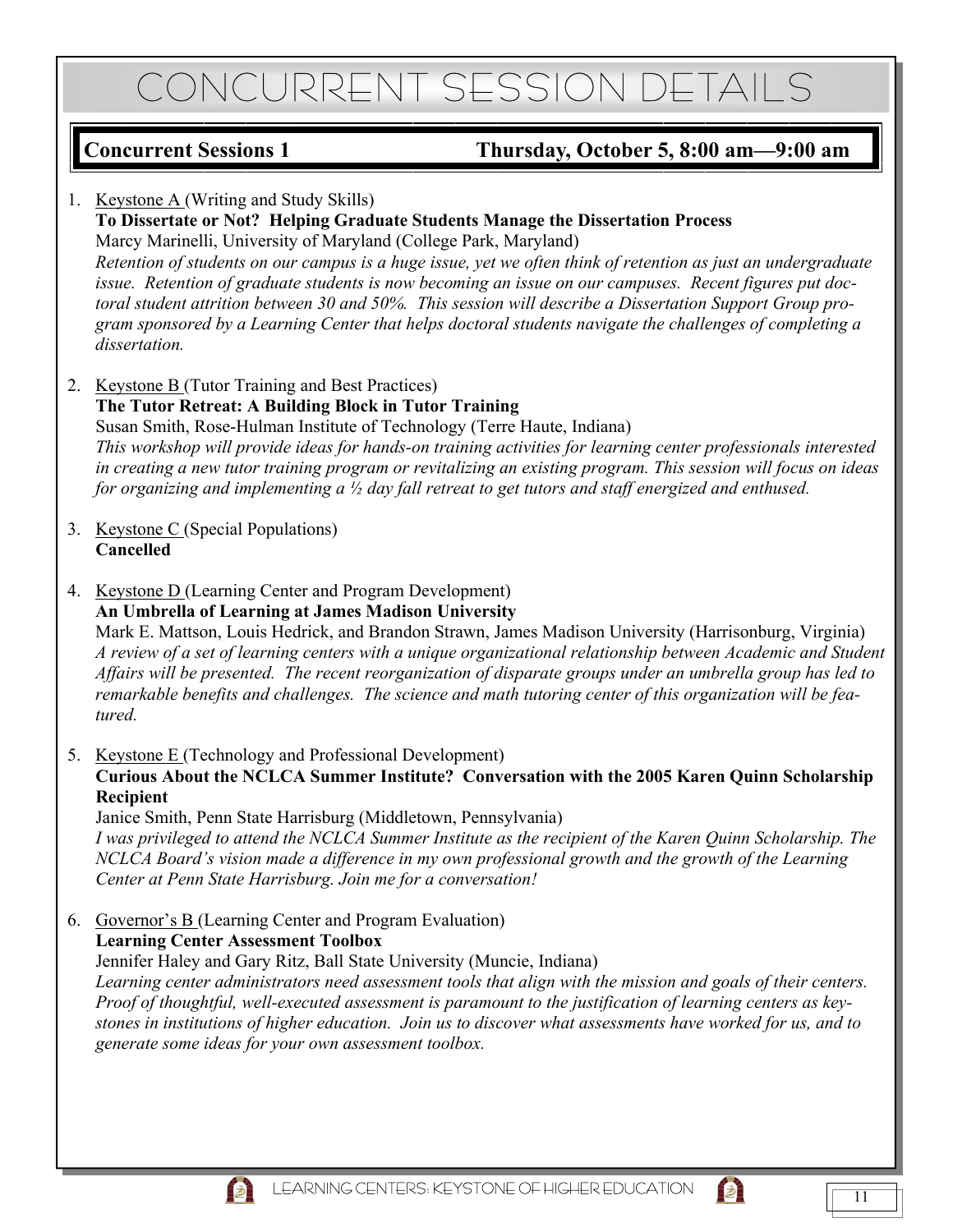### **Concurrent Sessions 2 Thursday, October 5, 10:45 am—11:45 am**

7. Keystone A (Writing and Study Skills)

#### **Embedding Tutors: Creating Partnerships in Composition Classrooms**

Nichole A. Bennett, Rider University (Lawrenceville, New Jersey) *Learning/Writing Center professional and student workers benefit from a strong working relationship with both the students and the faculty they serve. Embedded Tutoring adapts the Supplemental Instruction model to encourage a network of communication that includes instructors, tutors, and students linked to writingintensive courses.*

8. Keystone B (Tutor Training and Best Practices) **Maslow's Needs and the Happy Stuff** 

Cynthia Epp, Virginia Reiner, and Brianna Cubby, College of Saint Elizabeth (Morristown, New Jersey) *Developing a successful and dynamic tutoring program requires us to go beyond the nuts and bolts of day-today operations and to ask ourselves, quite simply, if our staff is happy. This presentation will focus on the analysis of tutor needs, innovative ways to meet those needs, and tools for evaluating the results of our efforts.* 

9. Keystone C (Special Populations)

### **Conversation with Laura Perna**

*Continue the conversation with Keynote Speaker Laura Perna, whose research interests focus on the ways individual characteristics, social structures, and public policy enable and restrict the ability of women, racial and ethnic minorities, and individuals of lower socio-economic status to obtain the economic, social, and political opportunities association with student access and faculty employment.*

### 10. Keystone D (Learning Center and Program Development)

**Certified Tutoring Programs: Keystones to Learner Support** 

Terri Massie-Burrell (Towson University) and Tina T. Barnes (Randolph-Macon Woman's College) *Tutor Program Certification Process: find out all the requirements of the CRLA tutor program certification and how this can be customized for your institution.* 

11. Keystone E (Technology and Professional Development)

**Writing for The Learning Assistance Review, NCLCA's Professional Journal**  Christine Reichert, Lourdes College (Sylvania, Ohio)

*This workshop will share with authors ways to increase their likelihood of publication in the official journal of the NCLCA. Participants will share their experiences with writing and reviewing manuscripts for TLAR. The editors will also discuss criteria for manuscript review.* 

12. Governor's B (Learning Center and Program Evaluation) **Finding the Keys to Success: How to Develop a Strategic Plan for Your Learning Center**  Tacy Holliday and Darren Smith, Montgomery College (Germantown, Maryland) *Do you know your learning center's keys to success? Strategic planning is a process that enables you and your colleagues to develop a vision for your learning center's future and a roadmap to get there. Come and learn this powerful tool for helping your learning center achieve success.* 

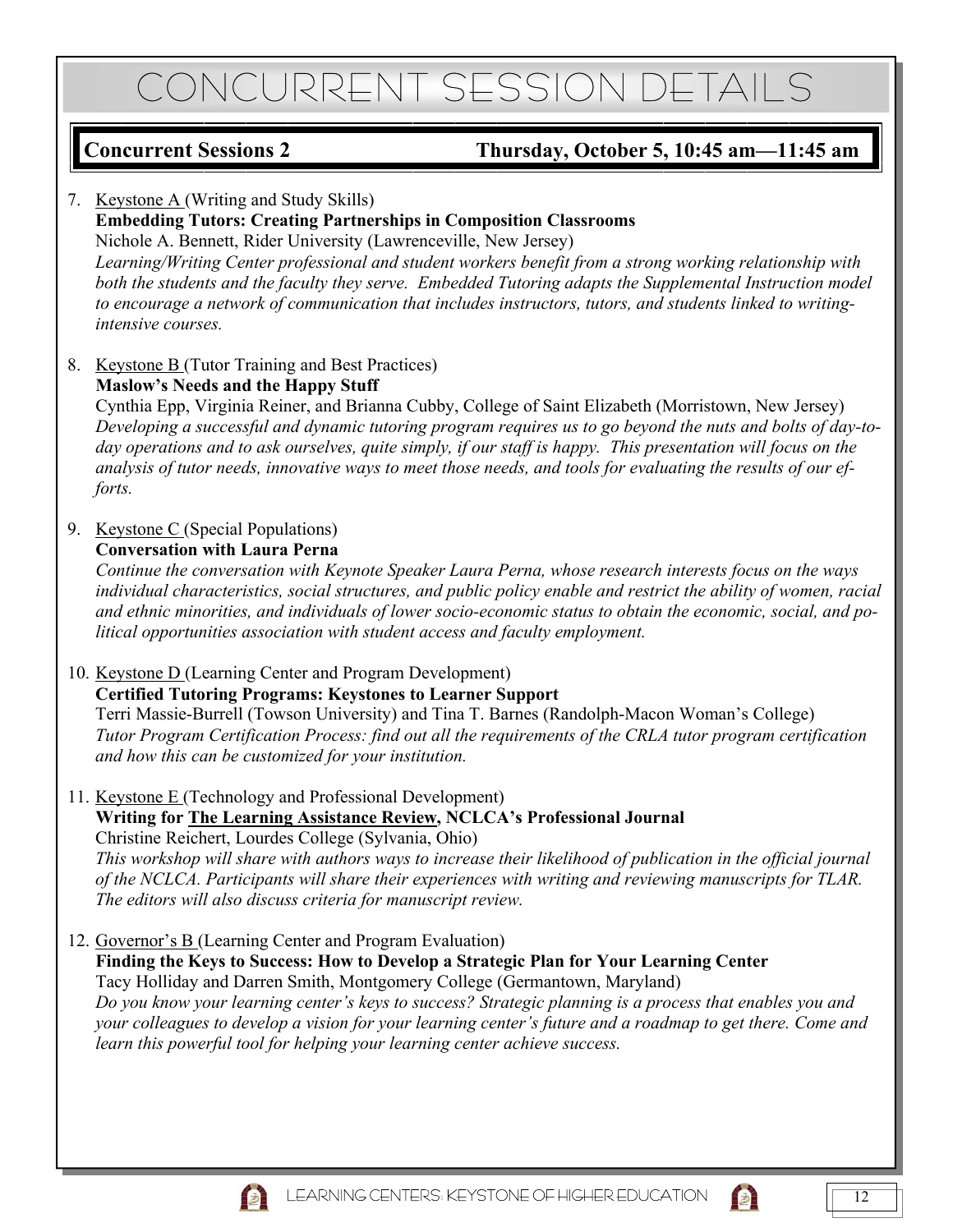### **Concurrent Sessions 3 Thursday, October 5, 2:15 pm—3:15 pm**

#### 13. Keystone A (Writing and Study Skills)

#### **Helping the Hesitant: Drawing Unwilling Students into the Writing Tutoring Session**

Kathy Brode and Alfred Siha, Penn State Harrisburg (Middletown, Pennsylvania) *You do everything possible to get a student involved in the writing tutoring session, but he sits staring blankly. This workshop explores possible reasons behind the student's behavior and offers suggestions and strategies for helping student and tutor overcome barriers so productive conversation can take place. Participants will share their experiences and successful strategies.* 

14. Keystone B (Tutor Training and Best Practices)

#### **What Can Mr. Holland's Opus (and Other Movies) Teach About Tutoring?**

Janice Smith, Penn State Harrisburg (Middletown, Pennsylvania) *In this tutor training module, clips from the movies are used to highlight a variety of perspectives on "good" teaching. Tutoring is then contrasted to teaching and a list of attributes of "good" tutoring is developed.* 

#### 15. Keystone C (Special Populations)

#### **Meeting the Special Needs of LD and ADHD Students**

Larry Phillippe, Texas Tech University (Lubbock, Texas)

*Learning Centers can be a great resource for any college student that needs additional support in the college environment. However, one group of students that often will need specialized support are the ones who have been diagnosed with Learning Disabilities and Attention Deficit Hyperactivity Disorder. This presentation will review the learning center program at a major University that specialized in meeting the needs of this rapidly growing population. Emphasis will be placed on staffing, funding, tutor training, and eligibility requirements.* 

#### 16. Keystone D (Learning Center and Program Development)

#### **A Centralized Learning Center Model for Two-Year Colleges: 2005 NCLCA/Frank L. Christ Outstanding Learning Center Award Recipient**

Sarah Bedingfield, Sharon Cronin, Megan Wilson, and Kim Edwards, New Hampshire Community Technical College-Stratham/Portsmouth (Stratham, New Hampshire)

*This workshop will highlight four major areas critical to the health of a vibrant Learning Center: (1) programs/ services; (2) technology; (3) college integration; and (4) professional development. The centralized learning center model in practice at the New Hampshire Community Technical College's Center for Academic Planning and Support will serve as a springboard for discussion.* 

17. Keystone E (Technology and Professional Development)

#### **Will the Keystone Hold? Tutor Training on the World Wide Web**

Billie J. Jones, Shippensburg University (Shippensburg, Pennsylvania) *This session will share challenges and successes in moving a substantial portion of our tutor training program online. We also hope to tap into the participating-audience's expertise to focus on how well the keystone of tutor training will support and hold a learning center together when that keystone becomes substantially virtual.* 

#### 18. Governor's B (Learning Center and Program Evaluation)

### **Assessing the Assessment Tools Your Learning Center Uses**

Deborah Skozek and Tawnja Trimble, McHenry County College (Crystal Lake, Illinois) *Ongoing assessment is required whether building a new learning center program or remodeling an existing one. The four basic assessment tools, surveys, evaluations, reports, and tests, can generate all manner of data. However, evaluating assessment methods and revising them periodically is essential to foreseeing possible trends, solving current problems, and validating a center's mission.* 

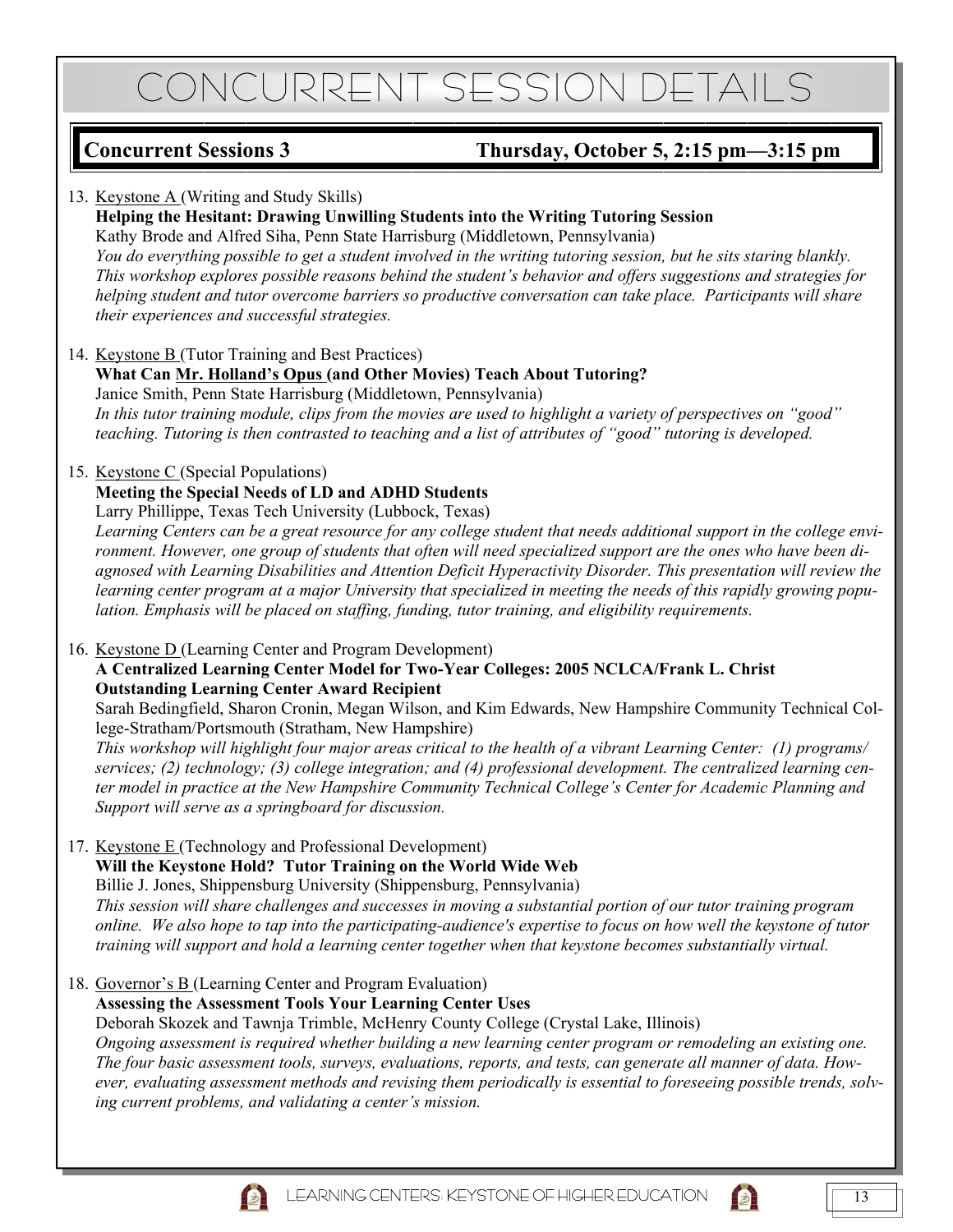### **Concurrent Sessions 4 Thursday, October 5, 4:00 pm—5:00 pm**

#### 19. Keystone A (Writing and Study Skills)

### **Students Helping Students: Implementing Peer Mentoring and Second Start at Your Institution**

Chad Detjen and Lori De Coninck, Southern New Hampshire University (Manchester, New Hampshire) *Second Start is a Peer Mentor facilitated program designed to retain academically at risk students. Our presentation will provide an overview of the Peer Mentor and Second Start programs. Additionally, you will learn how to design Peer Mentor and Second Start programs for your institution.* 

#### 20. Keystone B (Tutor Training and Best Practices)

#### **The Best in the Business: How to Motivate Peer Tutors to be the Best**  Jennifer Wright, University of Central Florida (Orlando, Florida)

*"The Best in the Business" - Imagine seeing this statement on every piece paper at work, hearing this at every staff meeting, or reading this as the tag line to every email from your boss. Motivation is one of the keystones to establishing a team of tutors who will represent your tutorial services with pride, enthusiasm, and professionalism. Discussion will include motivational techniques that can be used in the hiring, training, and evaluating of tutors that will in turn grant certain success.* 

#### 21. Keystone C (Special Populations)

#### **Underprepared Students: Why So Many and What Can We Do?**

Cora M. Dzubak, Penn State York (York, Pennsylvania)

*What factors contribute to underprepared students? This presentation will offer four plausible reasons why students are not ready for college and will also provide some suggestions for remedying the problem. Think about whether it is cultural change, the fast pace of society, lowered standards, or a credibility gap between high school and college that is the root of the problem of underprepared students.* 

#### 22. Keystone D (Learning Center and Program Development)

#### **Structured Learning Assistance: A Pathway to Academic Success**

Mark A. Minglin and Shannon Sykes, Indiana University—Purdue University, Indianapolis (Indianapolis, Indiana) *This session will describe how the Learning Center has developed an academic support program called Structured Learning Assistance (SLA). Students are required to attend weekly one-hour directed study and practice sessions that are attached to a high risk-for-failure "gateway" courses; sessions are facilitated by peer mentors. Gain an understanding of the program's operation, including recruitment practices, scholarship awards for service, training material and current software program being used to assist with assessment.* 

#### 23. Keystone E (Technology and Professional Development)

#### **The Why and How of Building an Online Learning Strategies Website**

Melissa Brocato and Sarah Baird, Louisiana State University (Baton Rouge, Louisiana)

*The Center for Academic Success at Louisiana State University works with students, faculty, and staff to actively support an academic environment that addresses the intellectual development of all learners. This workshop will discuss the success of the study strategies on-line web site (www.lsu.edu/learn), the process by which the site was built, and the content of the site which is based on cognitive science principles that can be used to increase student learning and maximize learning center resources.* 

#### 24. Governor's B (Learning Center and Program Evaluation)

#### **Exceeding Stakeholder Expectations Using Continuous Quality Improvement Methods**  Leslie M. Galbreath, Northwest Missouri State University (Maryville, Missouri)

*This presentation will focus on using Continuous Quality Improvement methodologies and practices to create or improve a learning support program that exceeds student and stakeholder expectations. COI methodologies that align unit and institutional goals and drive process improvements in a collaborative, team-based culture, can drive up student satisfaction and retention.* 



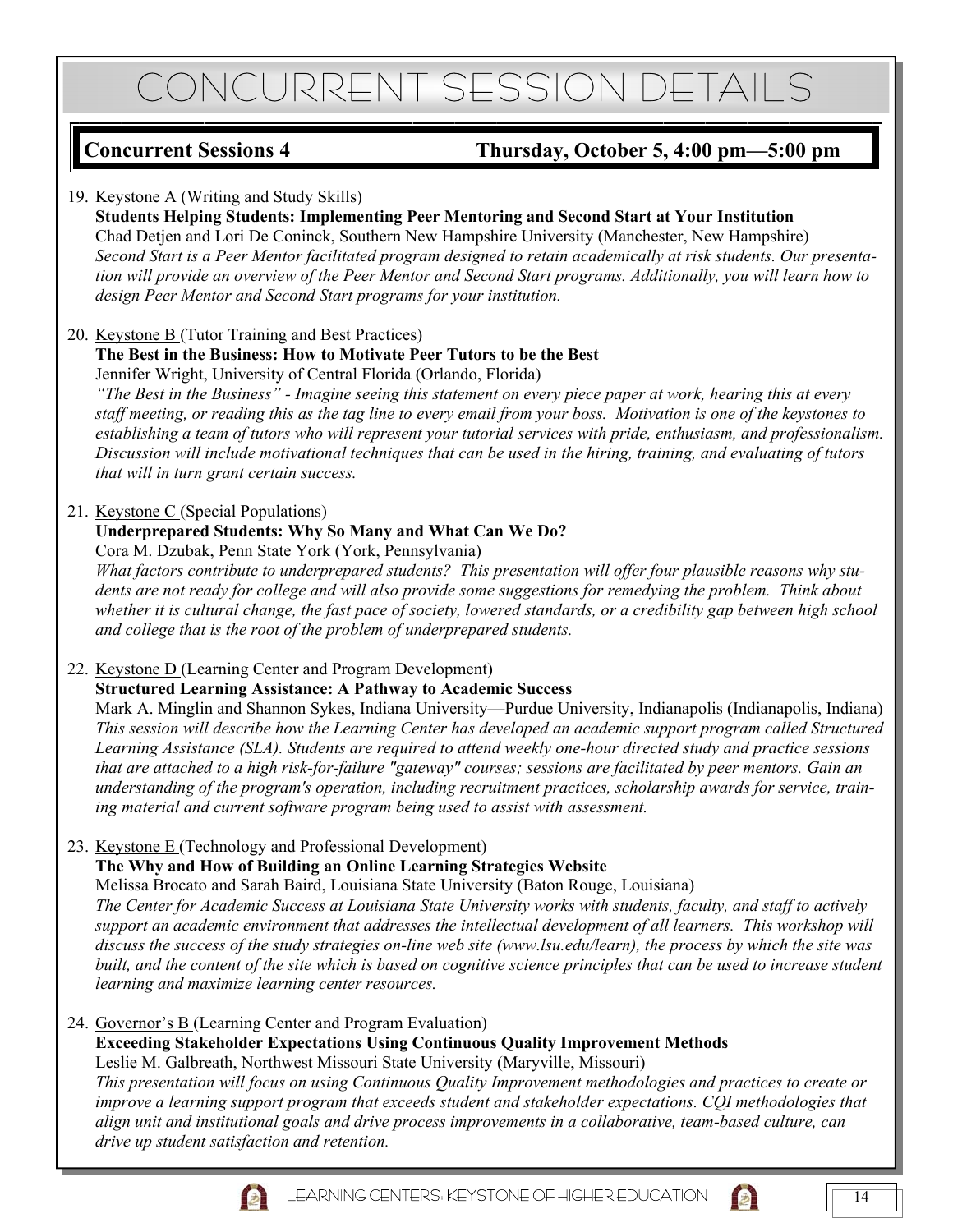## **Concurrent Sessions 5 Friday, October 6, 9:15 am—10:15 am**

### 25. Keystone A (Writing and Study Skills)

### **Embedding Core Study Strategies: Helping Students Succeed with Academic Coaching**

Kathy Wilkins and Stella Abuabara, University of Texas at San Antonio (San Antonio, Texas) *This session will focus on the process of Academic Coaching as an individualized approach to complement traditional group-oriented learning assistance programs. This session will include interactive coaching activities and participants will receive a copy of our Academic Coaching activities booklet.* 

#### 26. Keystone B (Tutor Training and Best Practices)

**Extreme Academic Makeover: Facilitating Student Transformation in One Consultation**  Sarah Baird and Melissa Brocato, Louisiana State University (Baton Rouge, Louisiana) *Can a student who is struggling academically really go from discouraged and defeated to empowered and encouraged after just one consultation? This workshop will detail the cognitive science principles behind our learning and anxiety reduction strategies used to facilitate an "extreme makeover" experience.* 

### 27. Keystone C (Special Populations)

**Reaching and Retaining the At-Risk Student through PASS: A High Touch and High Tech Program**  Jack Truschel and Germain Francois, East Stroudsburg University (East Stroudsburg, Pennsylvania) *PASS is a High Tech and High Touch program that is offered to the at-risk student. This program includes assisting the at-risk student through the collection of demographic data along with assessment of various traits and development of an individualized educational plan. This presentation will explain the 7-week skill building and selfawareness program that is coupled with individual student meetings as well as the use of Web-CT (High Touch and High Tech).* 

### 28. Keystone D (Learning Center and Program Development)

**Successorizing Students: Building Successful Students from the Ground Up**  Charlynn Ross and Marquis McGee, UNC Charlotte (Charlotte, North Carolina) *Do students really listen when we warn them about cutting class, credit card debt, working too much and other "threats to success"? This interactive workshop provides you a simple, cost effective way to reach students in a manner that is memorable and fun. Content is research based.* 

- 29. Keystone E (Technology and Professional Development) **Join the Conversation with NCLCA's President**  *Join Wendy in a discussion about the opportunities for professional development through participation in NCLCA.*
- 30. Governor's B (Learning Center and Program Evaluation) **Learning Outcomes: The Keystone of Your Learning Center Work**

Marcy Marinelli, University of Maryland (College Park, Maryland)

*The pressure for accountability is coming to college! Whether coming from our state government or regional accrediting organizations, stakeholders are demanding evidence that colleges help students learn. Traditionally we have focused on program evaluation. Now we need to turn our lens on what students are learning. This interactive, hands-on session will engage participants in the development of learning outcomes for our work and how we might be resources for our campuses.* 

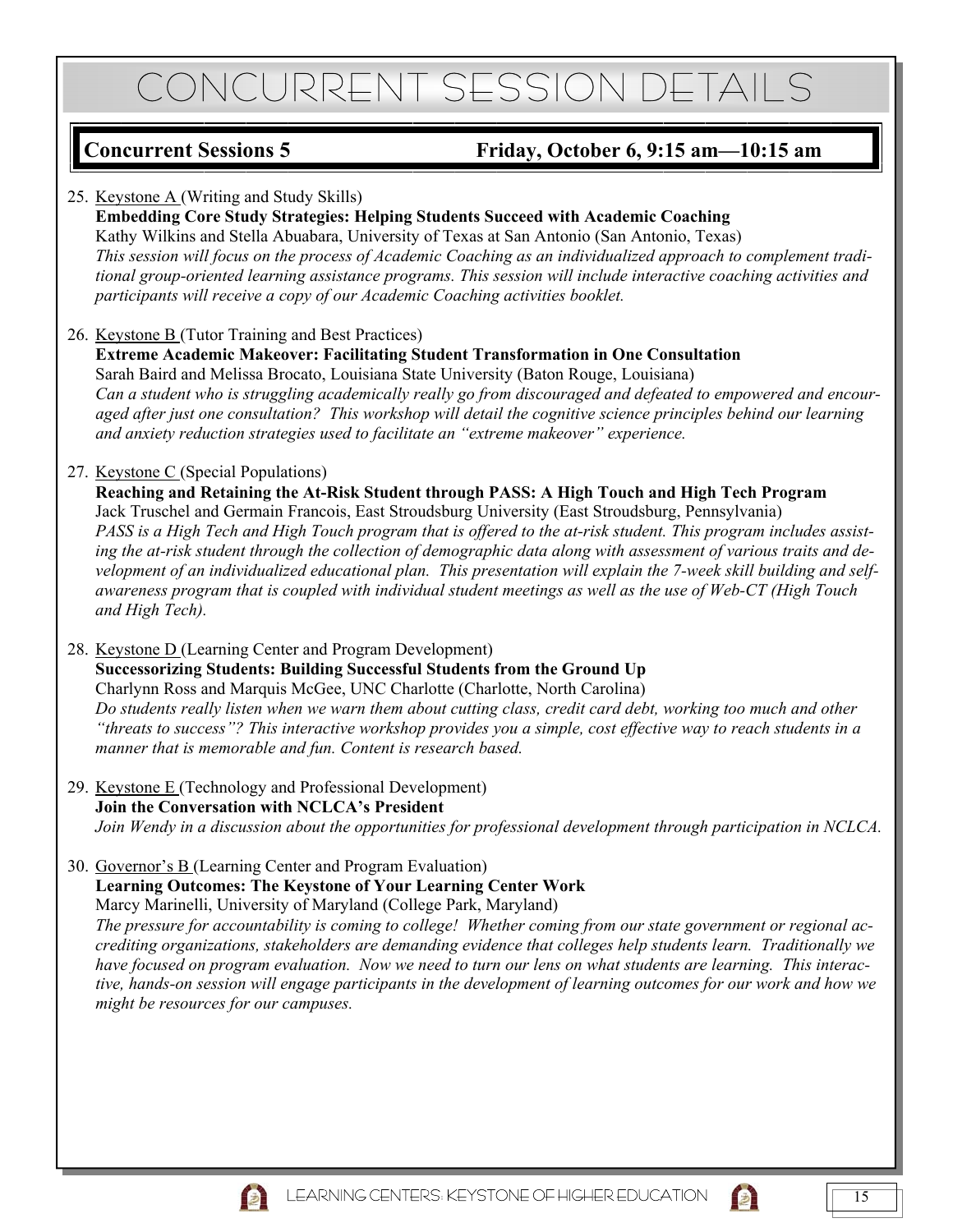### **Concurrent Sessions 6 Friday, October 6, 10:30 am—11:30 am**

#### 31. Keystone A (Writing and Study Skills) **Study Skills: A Course For Academic Success**  Travis Ramage, University of Wisconsin—Barron County (Rice Lake, Wisconsin) *This presentation will discuss the evolution and innovations used in developing a team-taught study skills course for probationary and conditionally admitted students with staff from the Students Services Office and English department at a two-year, freshman/sophomore, liberal arts college.*  32. Keystone B (Tutor Training and Best Practices) **Tutor Coordinators: A Staggering Model**  Julianne Scibetta, Albany College of Pharmacy (Albany, New York) *Providing tutors the opportunity to have a level of control and oversight in their working environment can have intrinsic benefits that go beyond the walls of a tutoring center. Learn to structure leadership within your staff or share your experiences with these keystone paraprofessionals in an open-format dialogue.*  33. Keystone C (Special Populations) **Working in the Off-Season: Engaging ESL Students Over the Summer**  Lori Corradino and Lisa Herr, Harrisburg Area Community College (Lancaster, Pennsylvania) *Providing effective support for ESL students can be challenging throughout the academic year, but it can be almost impossible during the summer. This presentation highlights a pilot program aimed at engaging ESL students as active participants in a summer of reading, writing, and conversation. We'll discuss our problem, our steps, and our conclusions.*  34. Keystone D (Learning Center and Program Development) **Promoting Transfer of Strategies in Linked Courses**  Arden B. Hamer, Indiana University of Pennsylvania (Indiana, Pennsylvania) *A main goal of developmental courses is to enable students to transfer appropriate strategies to academic tasks and, as a result, become independent, self-directed learners. However, this rarely occurs without concrete guidance. This presentation will focus on promoting transfer of strategies to content coursework in linked Reading/ History or Psychology courses.*  35. Keystone E (Technology and Professional Development) **Using Technology to Evaluate Learning Centers**  Elizabeth Scarbrough and Alicia Medina, Towson University (Towson, Maryland) *Each college learning center has different reporting needs at various points throughout the year. This presentation outlines a sample report for capturing and reporting usage data, which can be customized for your center. A comprehensive report that incorporates the budget demonstrates the center's cost-effectiveness and justifies requests for budget increases.*  36. Governor's B (Learning Center and Program Evaluation) **WIIFM: What's in it For Me? NCLCA/Frank L. Christ Outstanding Learning Center Award 2005**  Rachelle Darabi, Greg Anderson, Cathleen Carosella, Dianne Clark, Jane Ehle, Sue Keck, Barb Kirkwood, Mary Arnold Schwartz, and Kim Wagner, Indiana University Purdue University Fort Wayne (Fort Wayne, Indiana) *The Center for Academic Support and Advancement (CASA) has morphed from a tiny group serving a few students to large life line of activity and excitement in just a few years. This evolution began by answering the WIFFM for administrators, faculty, and students. We present the history of the journey and practical ideas for other learning centers.*



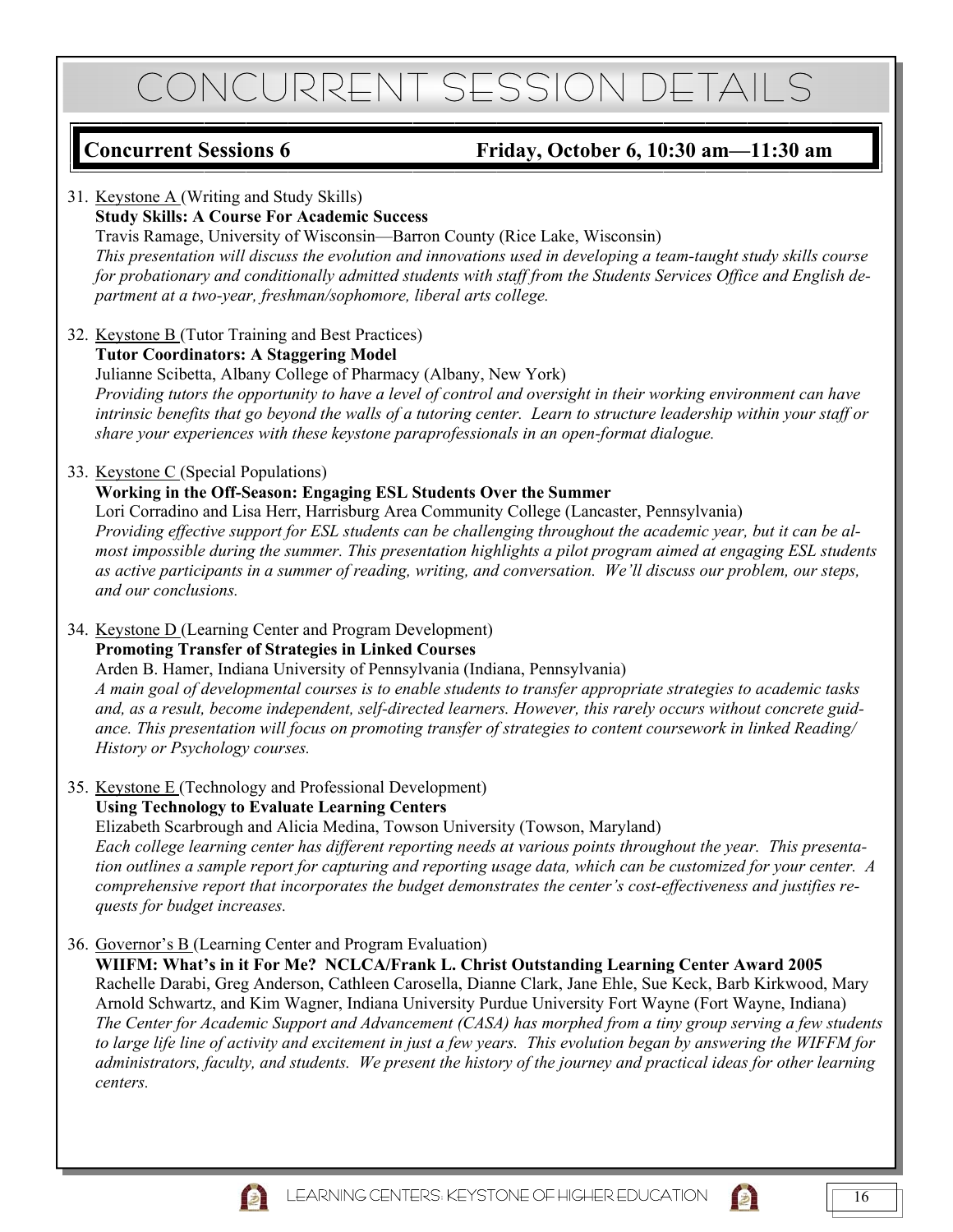### **Concurrent Sessions 7 Friday, October 6, 2:45 pm—3:45 pm**

## 37. Keystone A (Writing and Study Skills)

#### **Help! My Class is Too Hard! Using Study Groups**

Martha Sanburg, UNC at Charlotte (Charlotte, North Carolina) *College students need a different set of study strategies for college than those they used in high school. Structured Study Groups (SSGs) encourage students to study together in small groups outside of class. SSGs can help them adapt to the college learning environment and learn their course material more effectively.* 

#### 38. Keystone B (Tutor Training and Best Practices)

#### **Too Much to Cover, Too Little Time: Designing Effective Training for SI Leaders in Half-Hour Mini-Modules**

Marjorie Raley, American University (Washington, D.C.)

*How can a supervisor effectively train SI leaders in half-hour modules? The presentation will aid SI supervisors in designing brief, yet effective training modules. Presenters will discuss how to incorporate "mini-modules" into one-hour bi-monthly staff meetings. The presentation will cover (1) underlying design principles, as well as a template that we have developed, and (2) present an opportunity for participants to design their own training module. We will also discuss the effectiveness of bi-weekly individual meetings with leaders, and the importance of survey data.* 

#### 39. Keystone C (Special Populations)

**English as a Second Language: Excursions into America (Brenda Pfaehler Professional Grant 2005 Recipient)** 

#### Craig Curty and Karen Dingle, High Point University (High Point, North Carolina)

*The Excursions program is unique in that it provides ESL students a learning environment in a non-academic setting. Trips are taken throughout the academic year to various off-campus sites which allow ESL students to experience American culture and customs that cannot be taught in a classroom setting. This presentation will begin with the idea(s) behind starting the Excursions program, student experiences, objectives of the program, as well as how other institutions can start their own program.* 

#### 40. Keystone D (Learning Center and Program Development)

#### **Developing Tutoring Programs that Promote Learning**

Sally Lipsky, Indiana University of Pennsylvania (Indiana, Pennsylvania)

*The presenter will introduce key elements that promote the development of independent, ongoing learning in a tutorial program. Participants will discuss specific ways to implement these elements at their institutions with the goal of improving the overall quality of tutorial services.* 

### 41. Keystone E (Technology and Professional Development)

#### **Continue the Conversation with Carmy Carranza**

*Continue the conversation with keynote speaker Carmy Carranza, whose research interests include academic support, retention, developmental education, and paraprofessional tutor training.* 

#### 42. Governor's B (Learning Center and Program Evaluation)

#### **A Feedback Model for Program Improvement: Meeting the Needs of Students Involved in a Peer Group Study Program**

Wendy Wilson, Marcia Anthony, Trey Matthews, Don Kelley, Brian Stoneicki, Dominic Alvarran, and Daniel Sherman, United States Naval Academy (Annapolis, Maryland)

*Join us in a discussion about our development of a feedback model to evaluate a peer group study program, our implementation of this model, and the ways in which we used the results to improve our school's learning center and its programs.* 



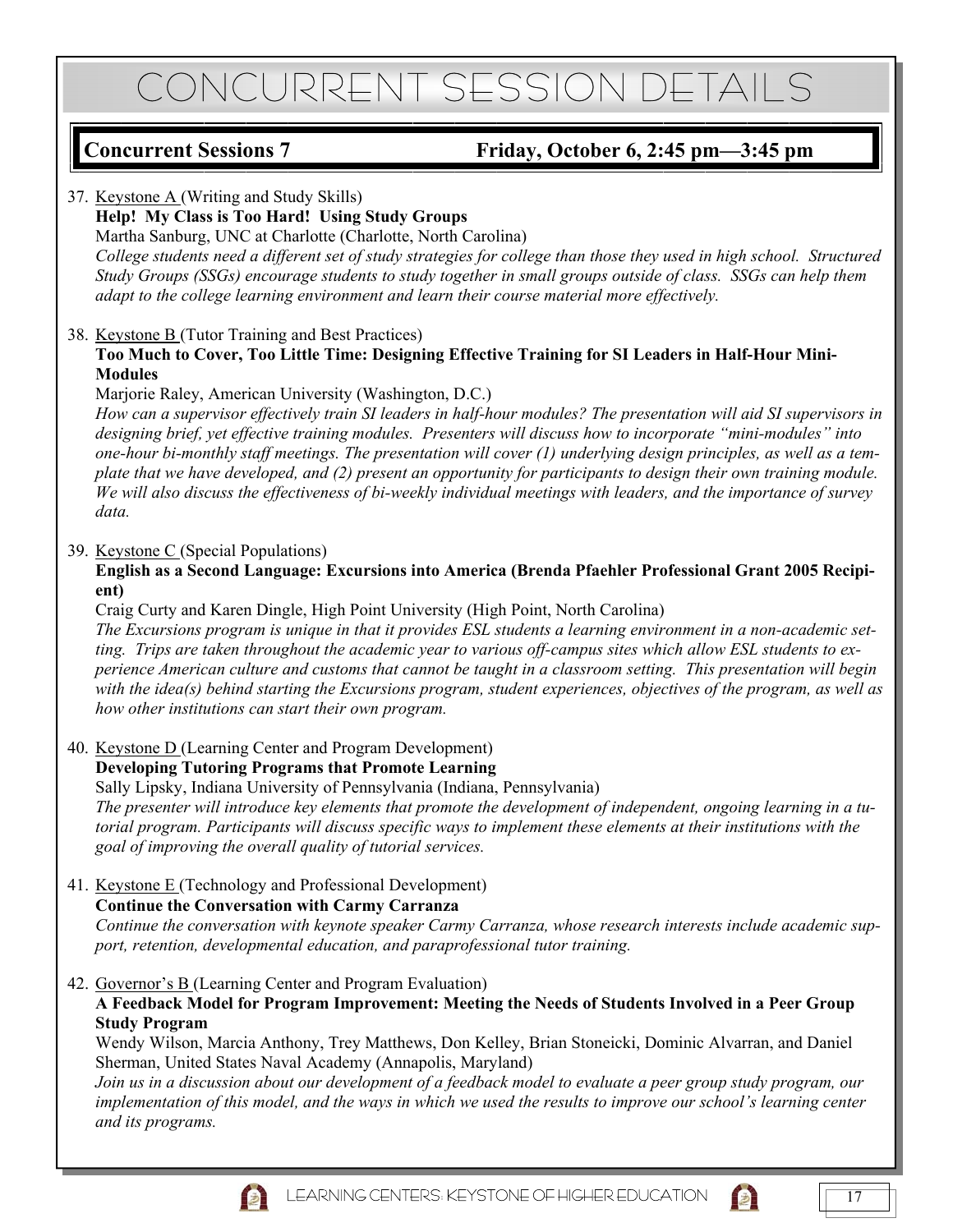### **Concurrent Sessions 8 Friday, October 6, 4:00 pm—5:00 pm**

#### 43. Keystone A (Writing and Study Skills)

#### **Spruced-Up Workshops: Content-Specific Study Skills**

Linda Gilmore, Carroll Community College (Westminster, Maryland) *Are your students adept at choosing appropriate study strategies for their content? Are you looking for effective methods to deliver content specific study skills? Our learning center has developed several interactive workshops for our science and nursing courses. This workshop will offer practical guidelines for developing interactive workshops in collaboration with faculty in all contents and actual workshop materials.* 

#### 44. Keystone B (Tutor Training and Best Practices)

#### **Building a Better Program: Integrating Peer Observation into Academic Assistance**

Tina Perdue, Sally Lipsky, Tammy DeHaven, Whitney Hampson, Jenna Pocalyko, and Nikki Soohy *Panelists will report on the evolution and benefits of using peer observations in an undergraduate Tutorial and Supplemental Instruction (SI) program. Faculty supervisors and student Peer Observers will discuss the purpose, responsibilities, implementation, and results, both intended and unintended, of this component of a peer assistance program.* 

#### 45. Keystone C (Special Populations)

#### **Supports and Barriers Experienced by Students with Learning Disabilities as they Transition to and Persist in Higher Education**

Shawn Mahoney Kuba, West Virginia Wesleyan College (Buckhannon, West Virginia)

*This presentation will report the findings of a field-based research project which explored supports and barriers experienced by students with learning disabilities as they transitioned to and persisted in the postsecondary setting. The project had two goals: first, to understand from the perspective of the students themselves, the experience of being in and working through the postsecondary environment, especially what facilitated and what obstructed continued participation; and second, to extrapolate from these data, recommendations to inform postsecondary programming for students with learning disabilities.* 

#### 46. Keystone D (Learning Center and Program Development)

#### **Trial by Jury: A Learning Experience**

Tammy Pratt, University of Missouri—Rolla (Rolla, Missouri)

*A Trial by Jury training activity promotes personal responsibility and ethical decision making. We will conduct a mini-version of a Trial by Jury which prompts lively in-depth discussion of current issues for tutors. A minimum of 15 participants are needed in order to experience the Trial by Jury.* 

#### 47. Keystone E (Technology and Professional Development)

#### **The Association for the Tutoring Profession: A Key Partner in Your Center's Success**  Lynell R. Williams, ATP (Wilmington, North Carolina)

*The ATP, a sister organization of the NCLCA, focuses exclusively on the tutoring piece of what your center offers. Come learn about this vital organization and what it can offer you and your tutors in terms of professional development, certification, and networking.* 

#### 48. Governor's B (Learning Center and Program Evaluation)

#### **Using Focus Groups to Improve Academic Support Services in a New Learning Center**

Travis Ramage, University of Wisconsin—Barron County (Rice Lake, Wisconsin), and Jan Norton, University of Wisconsin—Oshkosh (Oshkosh, Wisconsin)

*The purpose of the study was to gather current perceptions about the academic support services provided by the learning lab and Student Services to gain insight into the opinions, beliefs, and attitudes of students and staff in terms of the physical environment and services that they would like to see available on campus as part of the new Learning Center.*